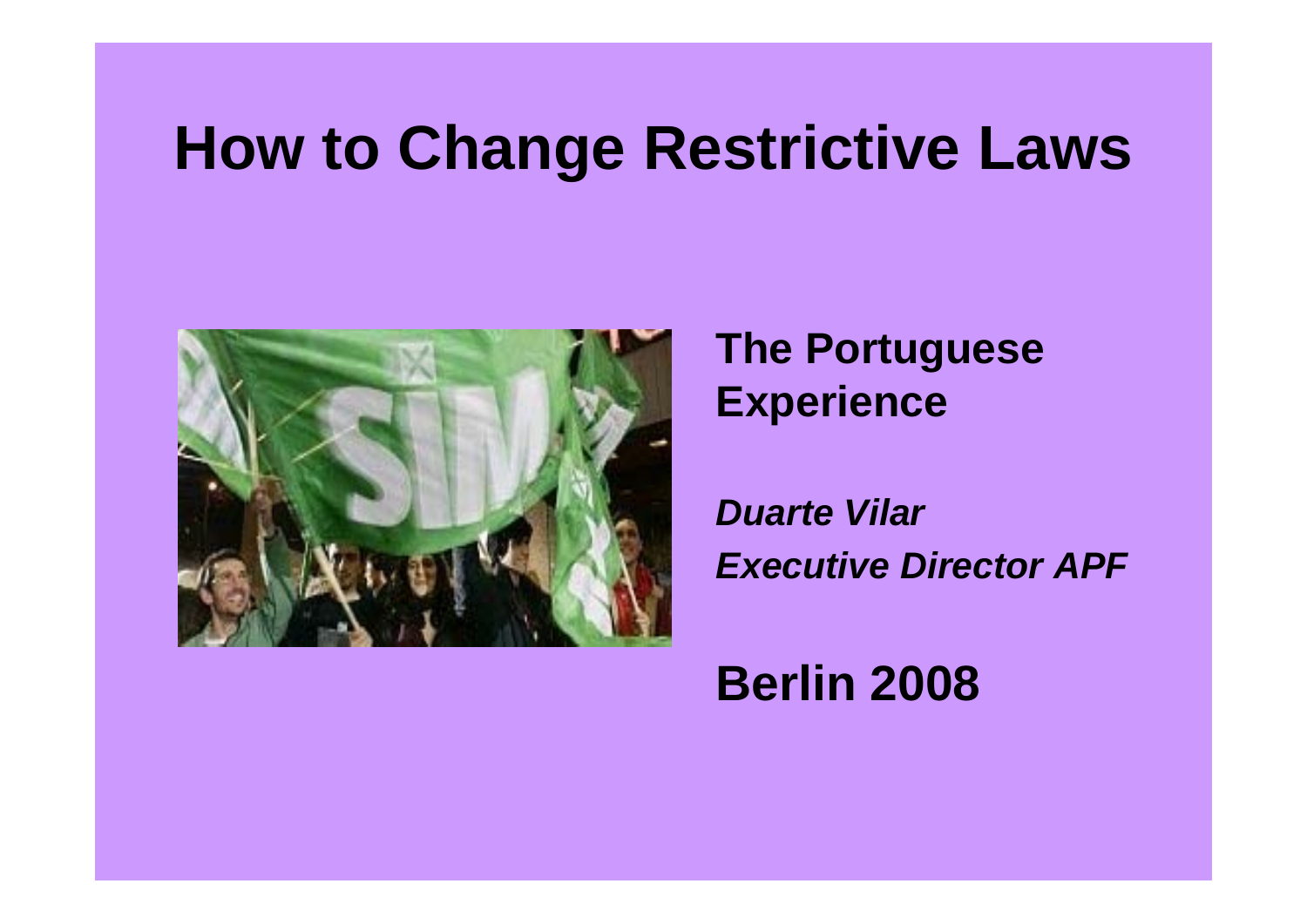## **2007**





- **Referendum in February 2007 Pro Choice Victory (59%)**
- **The law was approved in parliament in 8th March 2007 and published the 17 April 2007**
- **The law was regulated by a Task Force of MoH and started to be implemented in 15 July 2007**
- **A network of legal abortion services was organised- 38 of the 51 hospitals; 3 health centres and 3 private clinics are implementing the law**
- **This network networks with 325 health centres**
- **around 1000 legal abortions per month**
- **The question of conscience objectors**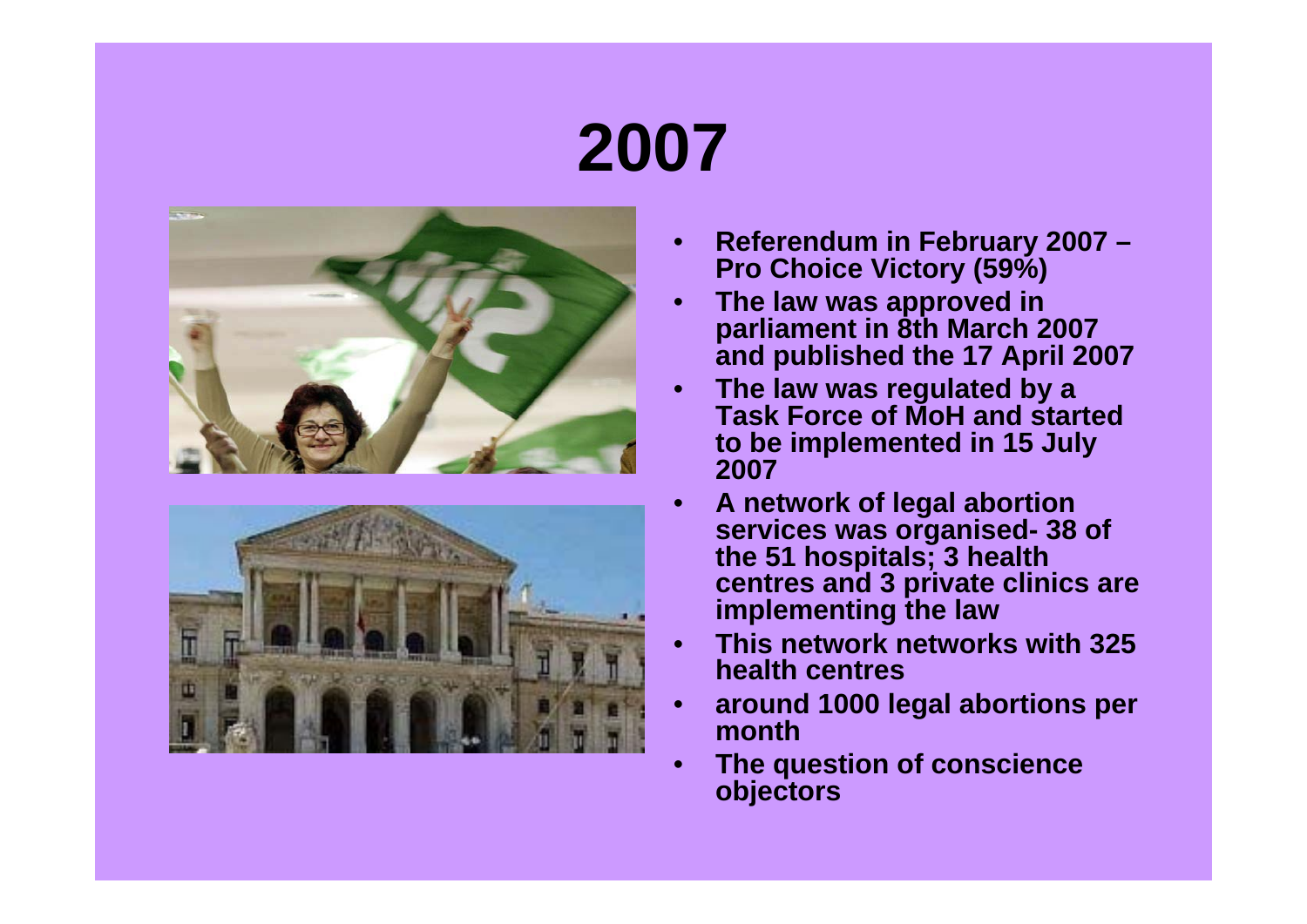#### **33 years of (net and hard) work**



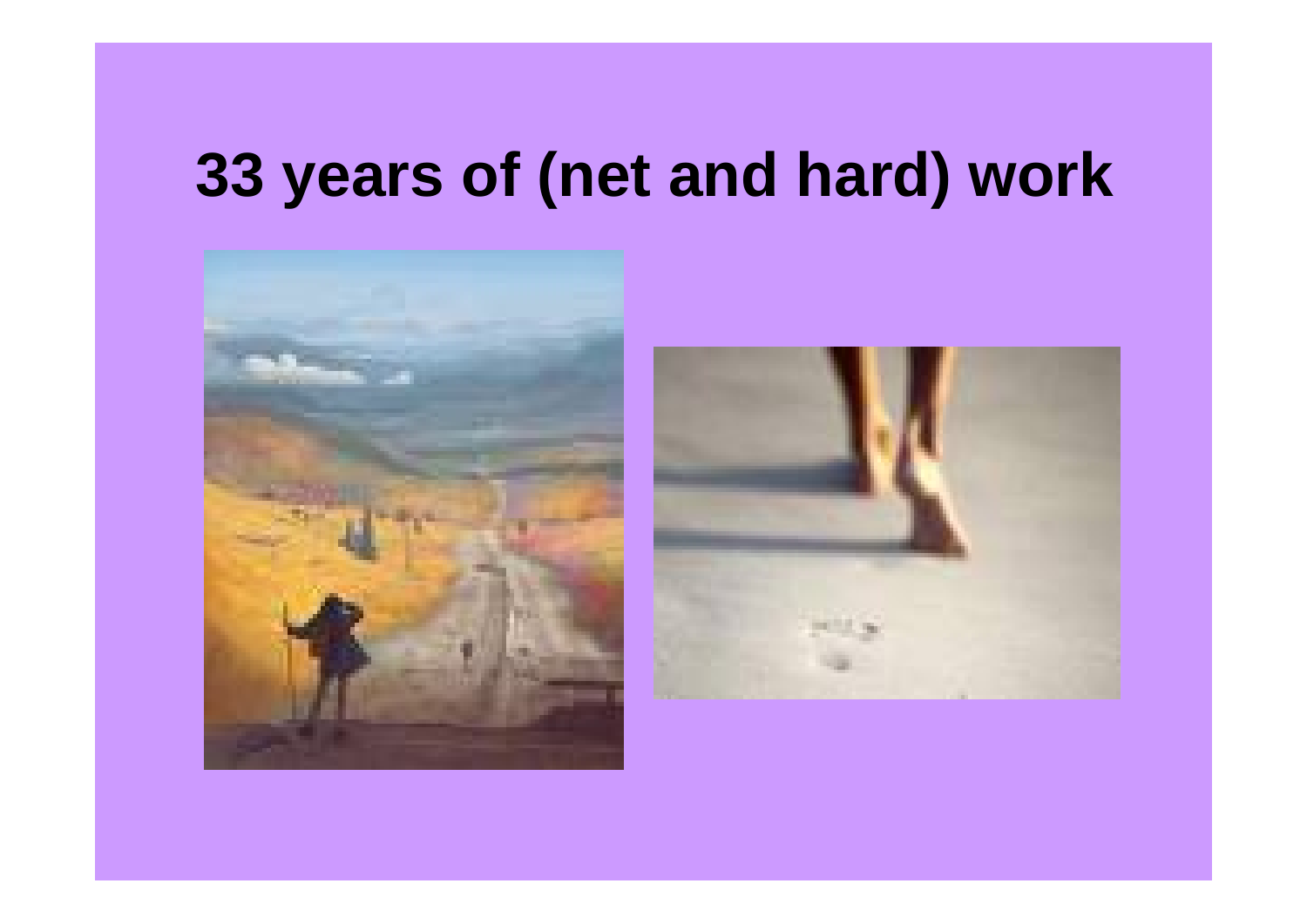## **Illegal abortion- an old story (very much like Vera Drake's)**



- **Illegal abortion was traditionally a popular practice of birth control in Portugal**
- **Forbidden by law**
- **Highly tolerated in practice even during dictatorship**
- **Very few legal prosecutions and condemns (only when women dye)**
- **Difficulty of justice to apply the law**
- **Performed mainly by nurses and midwives, some doctors and non professionals**
- **In the last three decades mainly by aspiration**
- **In the last years: increased use of Cytotec and travelling to the legal clinics in the Spanish board**
- **The first cause of maternal deaths and a very important cause of maternal morbidity.**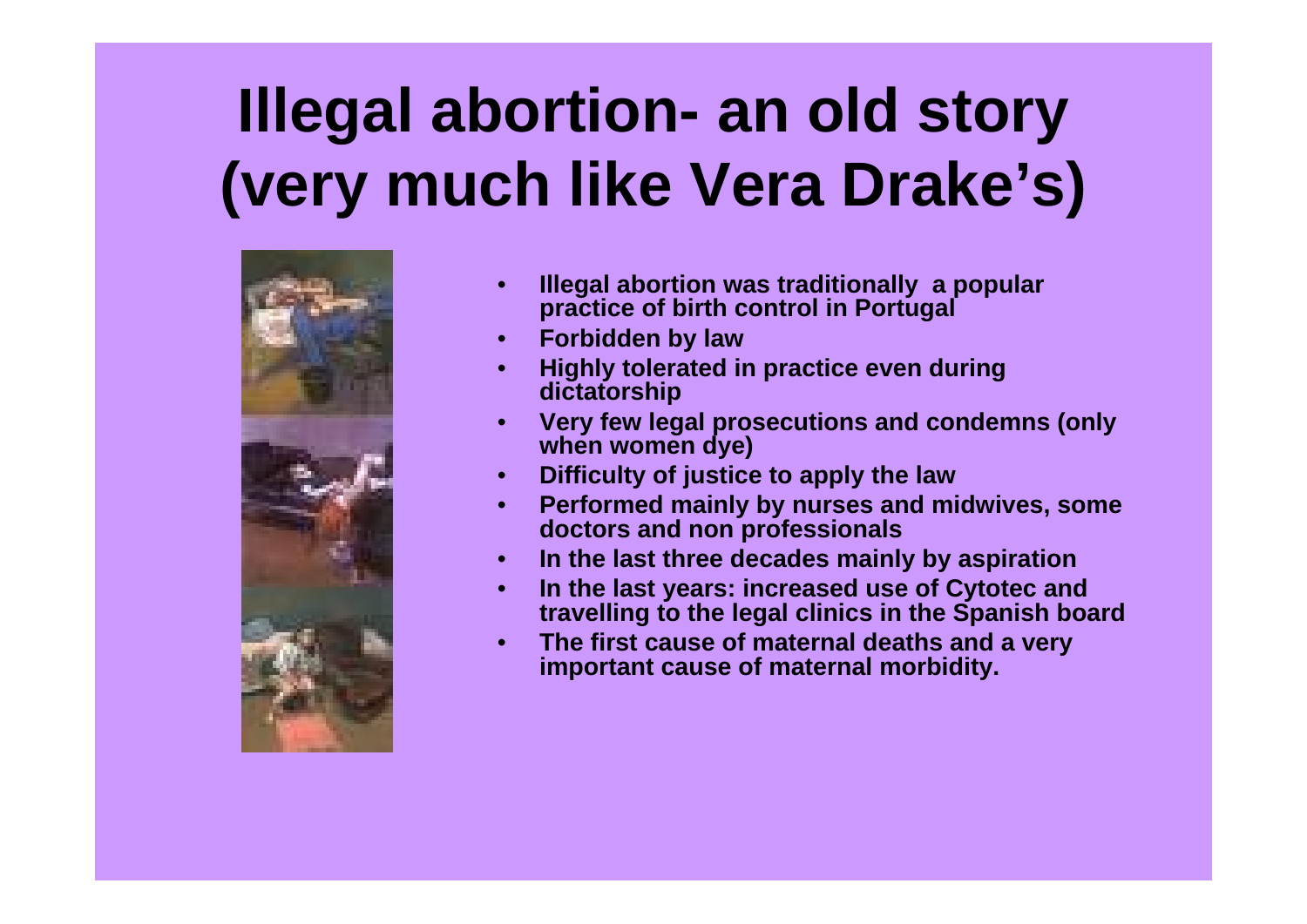## **Illegal abortion in 2006 (1) (APF research)**



- **One in each five pregnant women had done an abortion. 14,5% of the women aged from 18 to 49**
- **around 17500 in 2005-2006.**
- **85% of the abortions were performed in Portugal**
- **No differences on educational levels or social condition**
- **21% were using contraception; 61% were not using contraceptives or had a personal fail**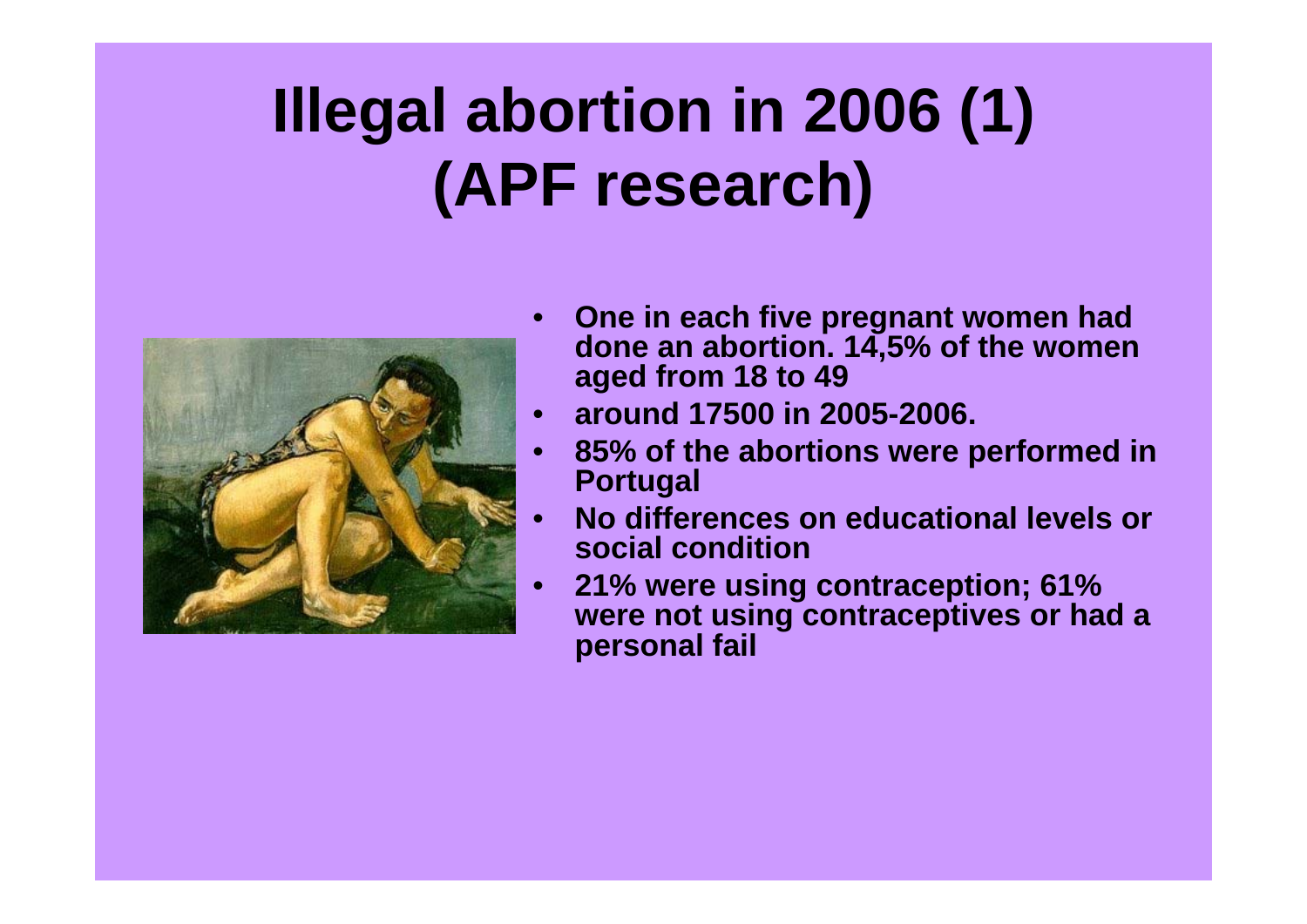## **Illegal abortion in 2006 (2) (APF research)**



- **Motives: too young, lack of economic conditions, didn't want to have children, partner refused, marital instability, family pressure, too old, health (4%) and foetal malformation (3,3%)**
- **19,5% refer complications and from these**
- **21% were attended in hospitals and from these**
- **28% had to be interned in the hospital**
- **6,5% declared that after the abortion they had serious health problems**
- **Only 30% had contraceptive counselling after the abortion**
- **Only 700 legal abortions per year (mainly because of foetus malformation)**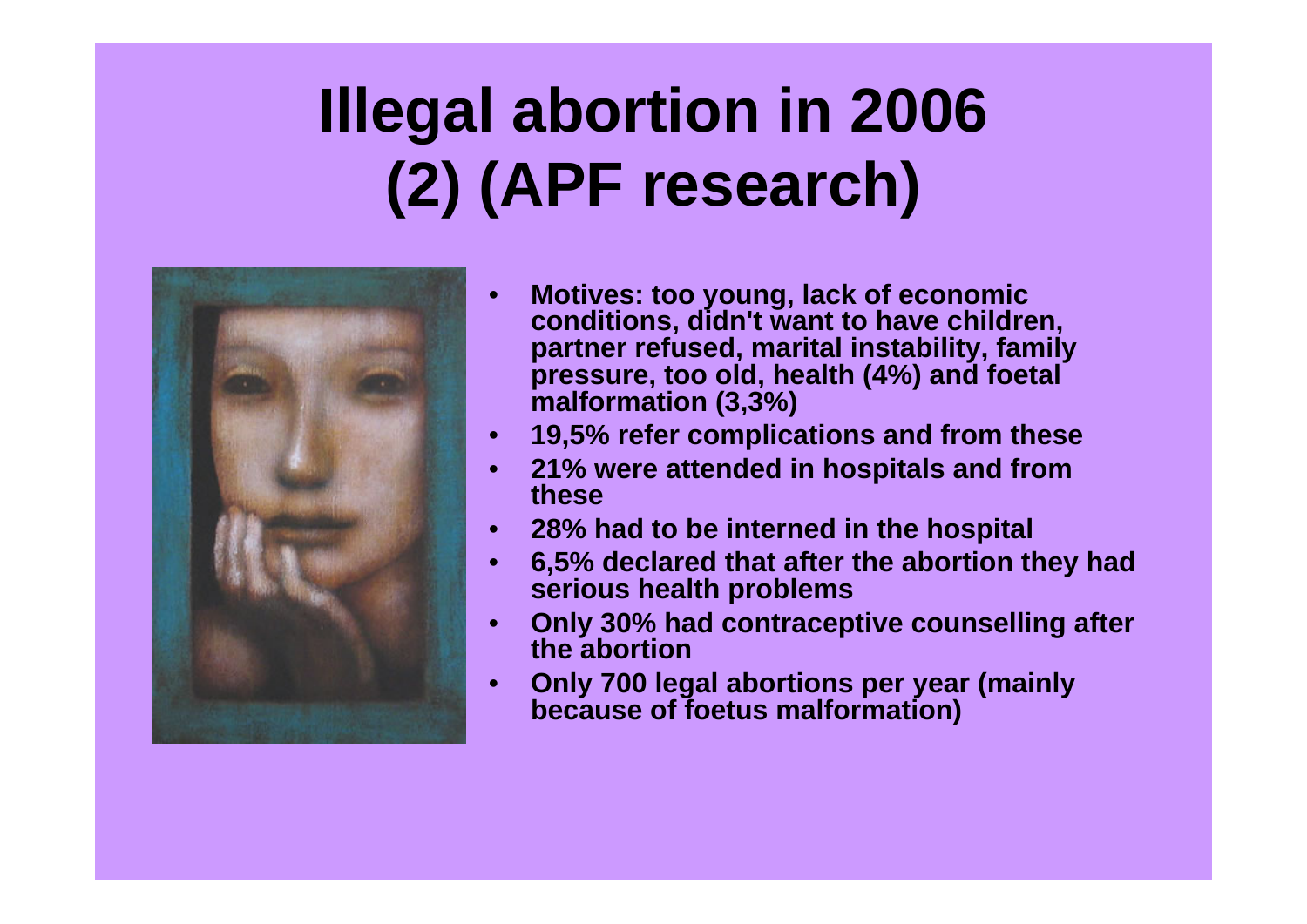## **Barriers to legal abortion in Portugal**



- **Direct and indirect influence of the catholic church in the political parties and politicians**
- **Male political dominance in the parties and in parliament (lack of women's influence)**
- **Lack of a clear political position on abortion in central political parties ("real politics")**
- **Abortion as a "radical" political issue**
- **Lack of abortion figures**
- **Invisibility of abortion consequences**
- **Many doctors didn't see abortion as an health issue and as an health problem**
- **Double standard makes abortion as a "black market" issue**
- **Strong anti choice movement (since 1997)**
- **1st Referendum in 1998 (the NO wins by 51%)**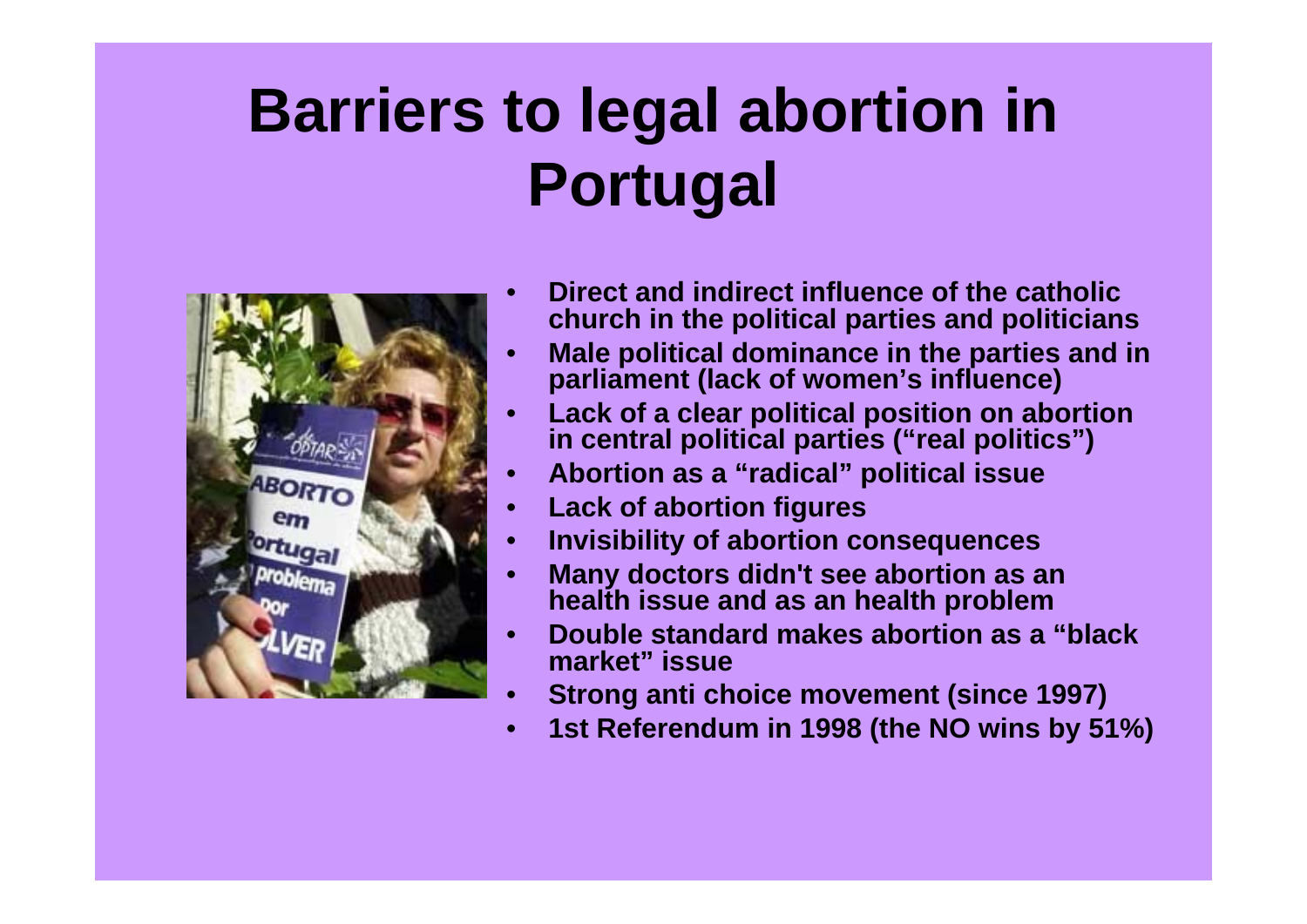## Our Way (Part One) : 1974 to 1984



• 1974-1982: Legal abortion as a matter of feminist groups and extra parliamentarian left groups • (Political campaigns of denounce – a radical approach); Trying to influence the big political parties • 1984: parliamentarian left parties aprove a moderate law that doesn't change anything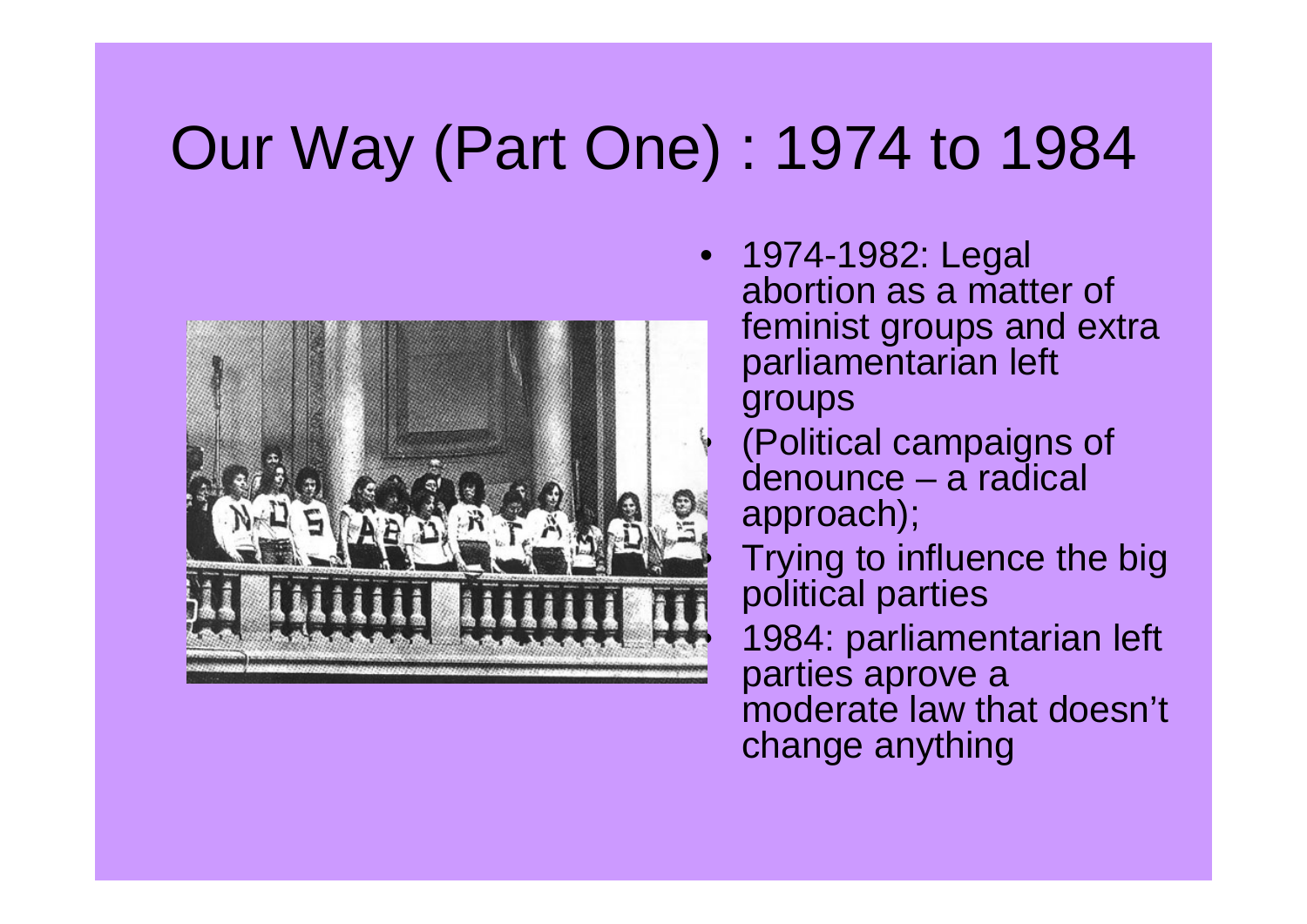### **Our Way (Part Two): 1991 to 1998**



Direito de OPTAR<br>Plataforma pela despenalização do aborto

- 1991: NGOs and left political parties organize Pro Choice Platform
- Research, advocacy by the parliament and government – evidence based approach and
- Widest political alliances
- 1997-1998: parliamentarian debates; primacy of politics and political trade
- 10 weeks
- Referendum defeat of Pro Choice (49%)
- Abstention/ confusion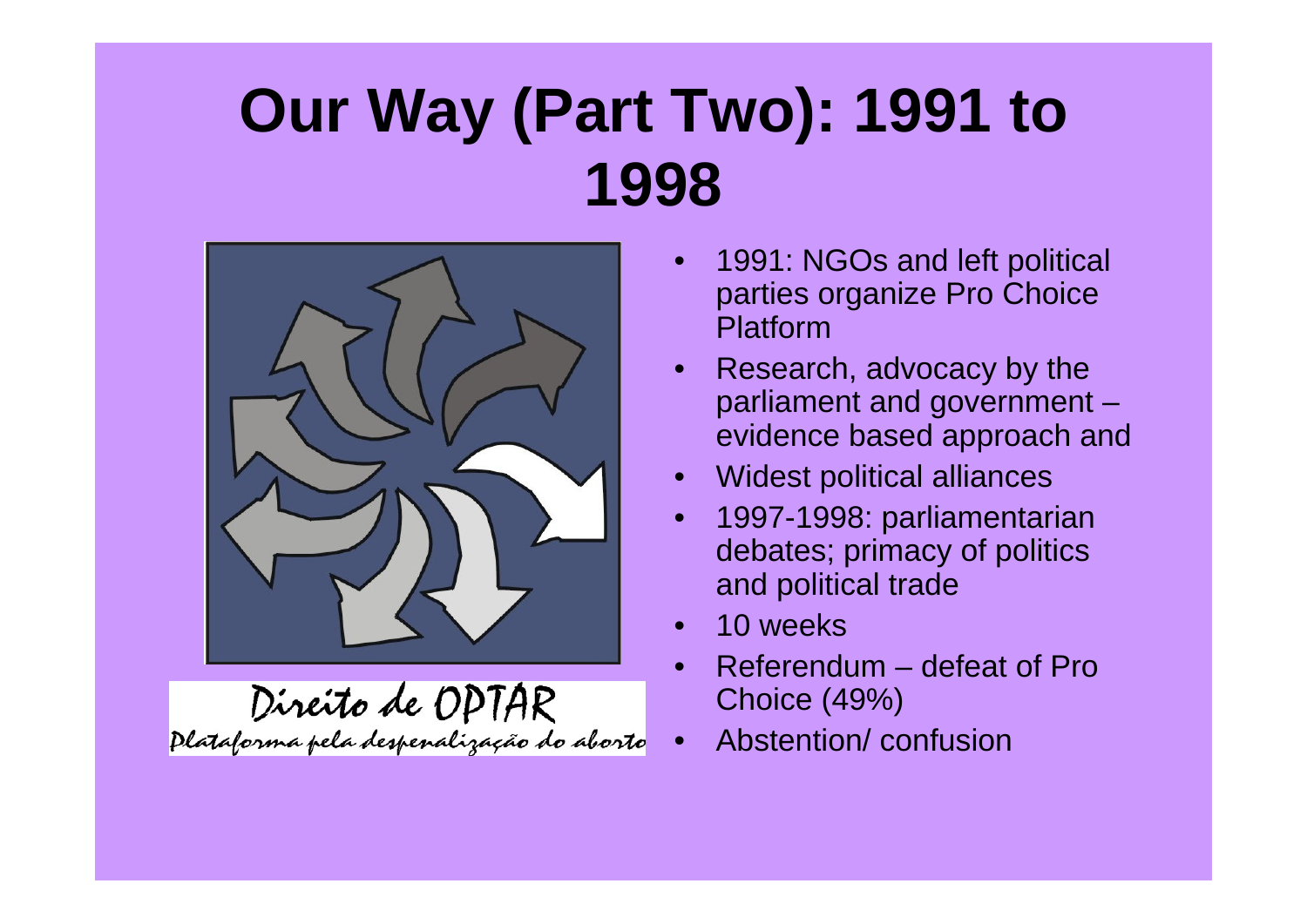#### **Our Way(Part three): 1998 to 2007**





- **Legal prosecutions to women and professionals: Maia (2001); Aveiro and Setúbal (2003) ; Lisboa (2004)**
- **Public denounces**
- **The inevitability of a new referendum**
- **Large pro choice alliances**
- **Influence and win the public opinion**
- **Research again**



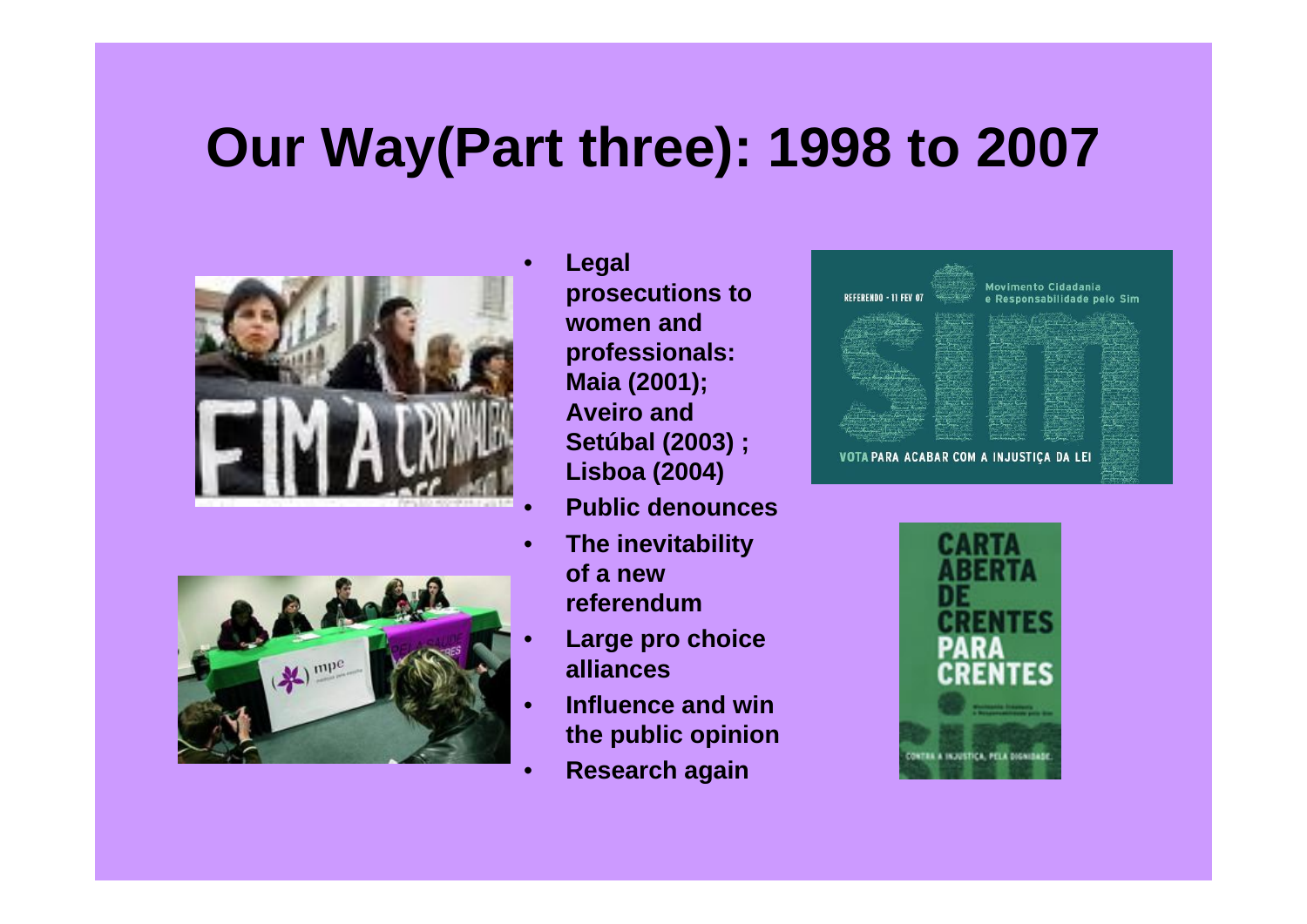## **The current law**



Ouinta-feira, 21 de Junho de 2007



**Besides the traditional grounds:**

- **Abortion on request until 10 weeks of pregnancy (after the last menstruation)**
- **Performed in hospitals, private clinics with special authorization and recently in health centres**
- **1st consultation: woman presents the request and is informed about procedures; if she wishes she may request psychological counselling or social support**
- **3 days after women inform on their decision and abortion is performed**
- **2 weeks after the abortion women are oriented to FP services**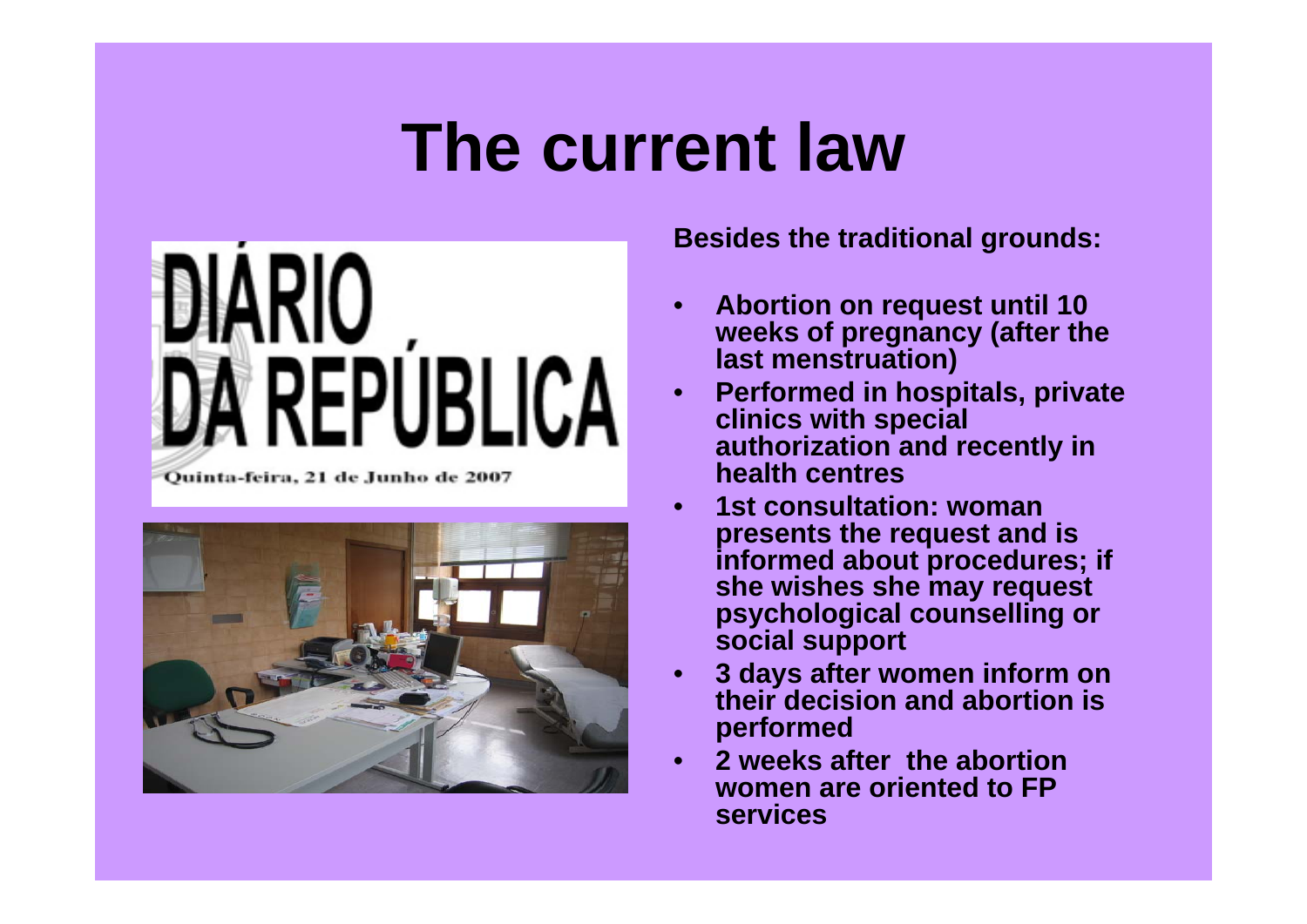## **Some important characteristics of this process**



- **A very strong political will (the right persons in the rights moments)**
- **A very detailed and quick regulation process (including all the forms and protocols) involving the professionals**
- **A very strong involvement of the NHS national and regional authorities**
- **The importance of medical abortion (65% in hospitals)**
- **The question of counselling**
- **A clear and personalized network**
- **A strong link to FP services.**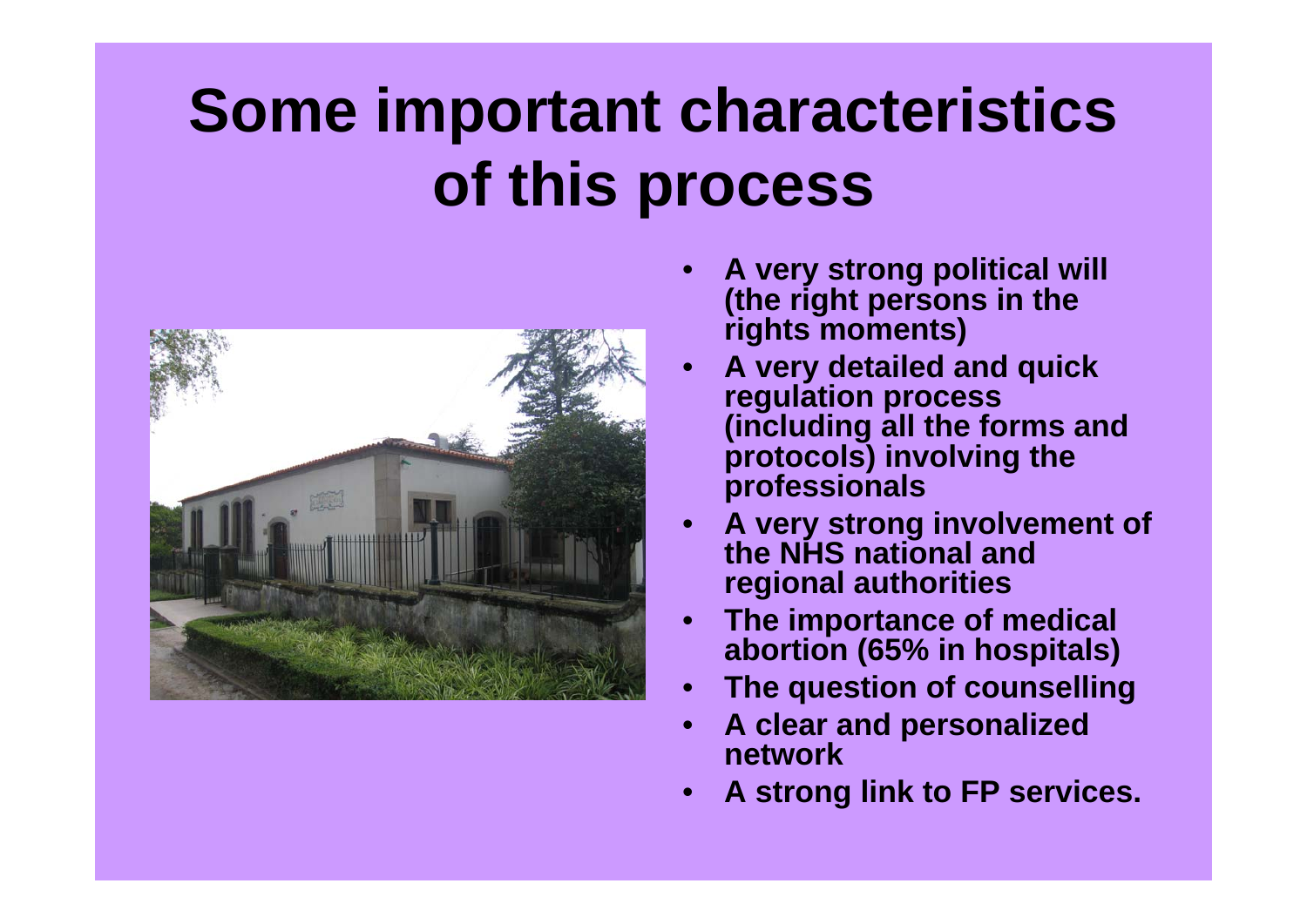# **NIGHT & DAY**

- **No access to information (where to go? How it happens ? How much costs ? And then?)**
- **Abusive use of anaesthesia**
- **Speculation prices**
- **No choice**
- **Medical unsafe**
- **High morbidity**
- **Lack of professional support**
- **Women left alone or helped by friends**
- **Fear and anxiety**
- **Lack of post abortion cares**
- **Lack of contraceptive counselling**
- **Clear information channels: help line, family doctors, leaflets on procedures, consultation**
- **Possibility of choosing abortion methods**
- **Professional support**
- **Abortion under medical supervision**
- **Free of charge (or controlled prices when done privately)**
- **Medical follow up**
- **Compulsory contraceptive referral**
- **Registrations and statistics**
- **Conscience objection under control**
- **Significant decrease on post abortion complication: 11 perforation and 23 sepsis in the 1st semester 2007, only 1 perforation and 12 sepsis in the 2nd semester 2007;**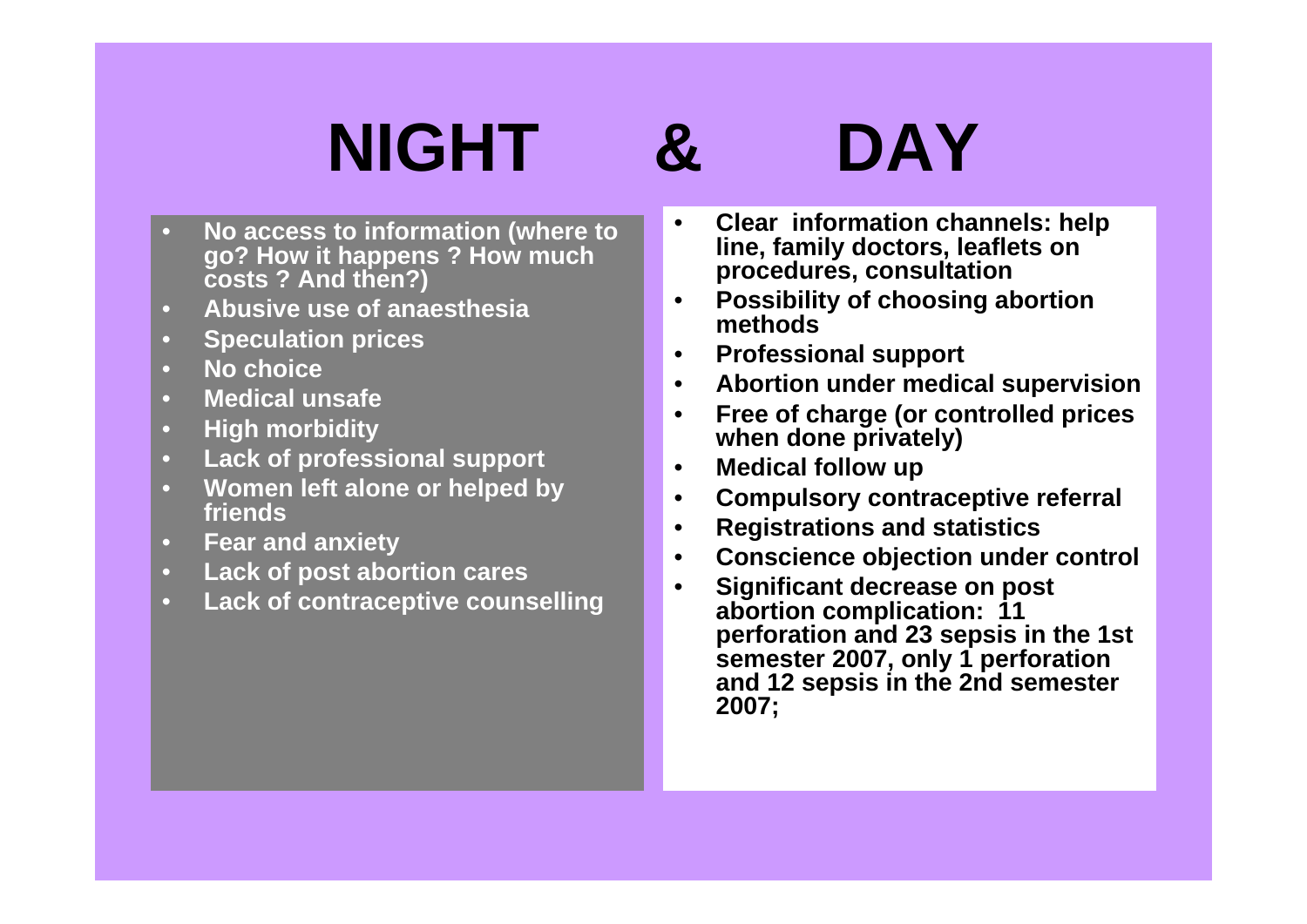# Lessons learned (1)



- **The importance of politics and politicians**
- **The importance of civilian movements to push politicians**
- **A long term process**
- **Advantages and disadvantages of a referendum**
- **Importance of research**
- **Network, network, network Widest political spectrum**
- **Doctors involvement**
- **Catholics involvement**
- **The law must be regulated with the professionals involvement**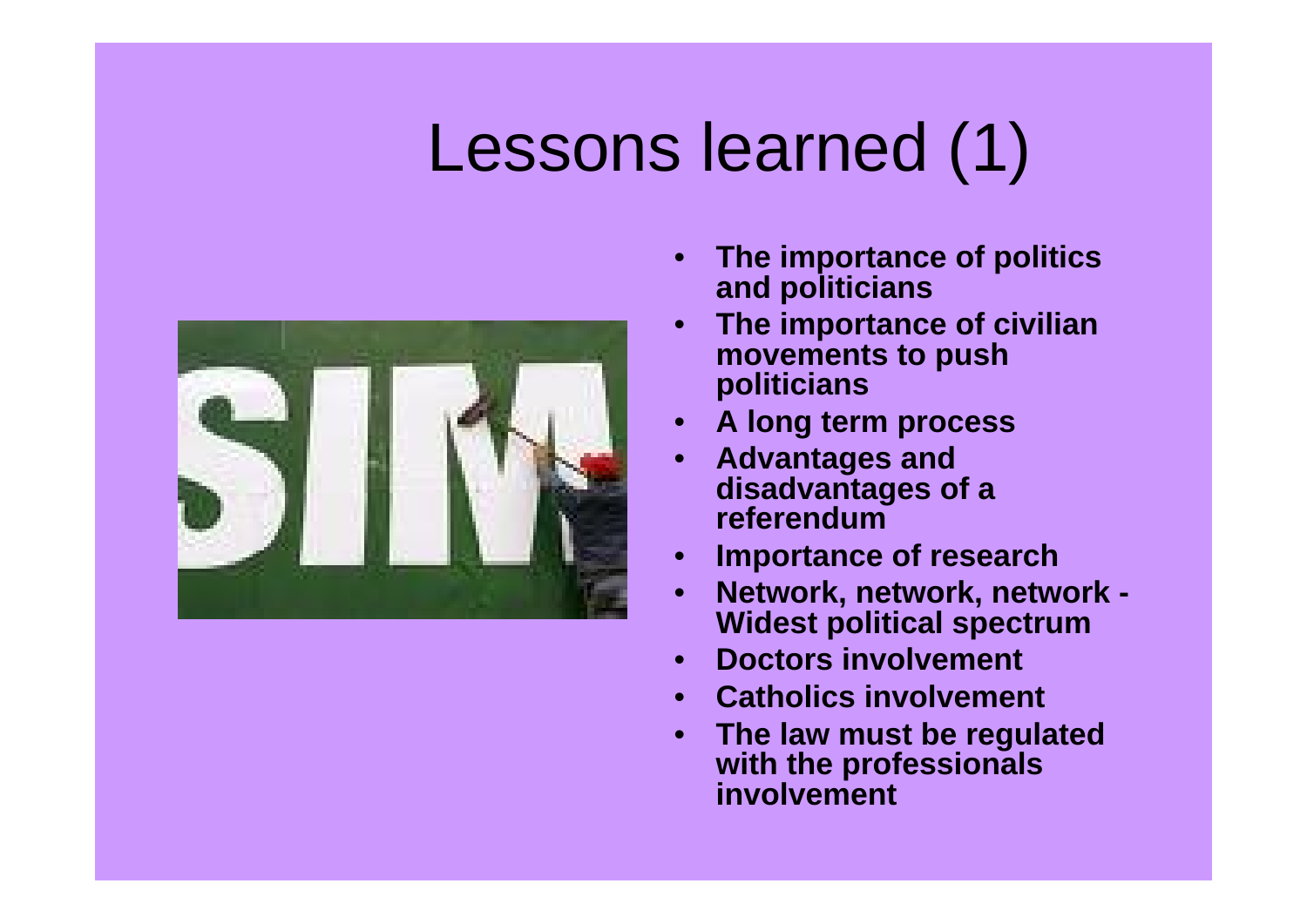## Lessons learned (2)



- **Talk about rights but talk also about women's problems (lack of information and support, anxiety and fear, loneliness)**
- **Talk about responsibility, about accidents**
- **Talk about morbidity and death**
- **Talk about the need of contraceptive and sex education and easy access to contraceptives**
- **Let's show photos and tell stories of women that died because of illegal abortion**
- **Talk about a supportive, free and transparent society**